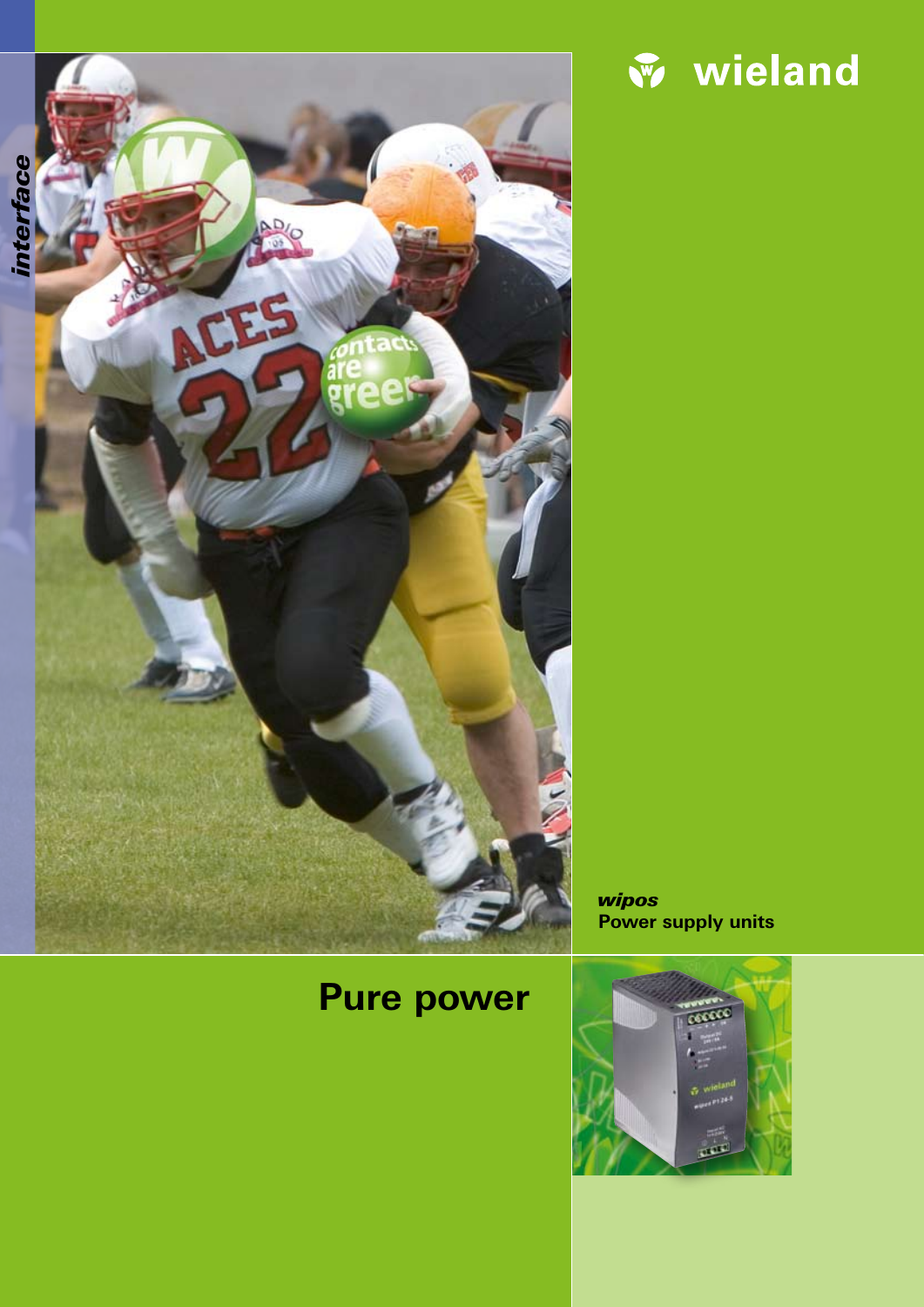## wipos **Power supply units Pure Power. No-Frills.**

Power supplies take a central function in the control cabinet. Their reliability affects the availability of the machine or the process to a great degree. That is why a robust and proven design is very important for a power supply unit. There are no unnecessary frills with the **wipos** family. Instead, these power supply units score with their fundamental features.

### wipos **satisfies your requirements in the significant disciplines:**

| $($ 100%) 100% power up to 60°C                                            |
|----------------------------------------------------------------------------|
| Automatic or wide-input voltage<br>range for worldwide use                 |
| <b>PFC</b> technology<br>for high functional reliability                   |
| <b>Outdoor installation possible</b><br>due to wide temperature range      |
| <b>Active monitoring</b><br>with signalling contact                        |
| Can be connected in parallel (from 5A)<br>to increase power and redundancy |
| High operational reliability due to<br>long hold-up times > 30 ms          |
| <b>Compensation of voltage drops</b><br>via adjustable output voltage      |
| <b>Easy to commission</b><br>via LED diagnosis                             |



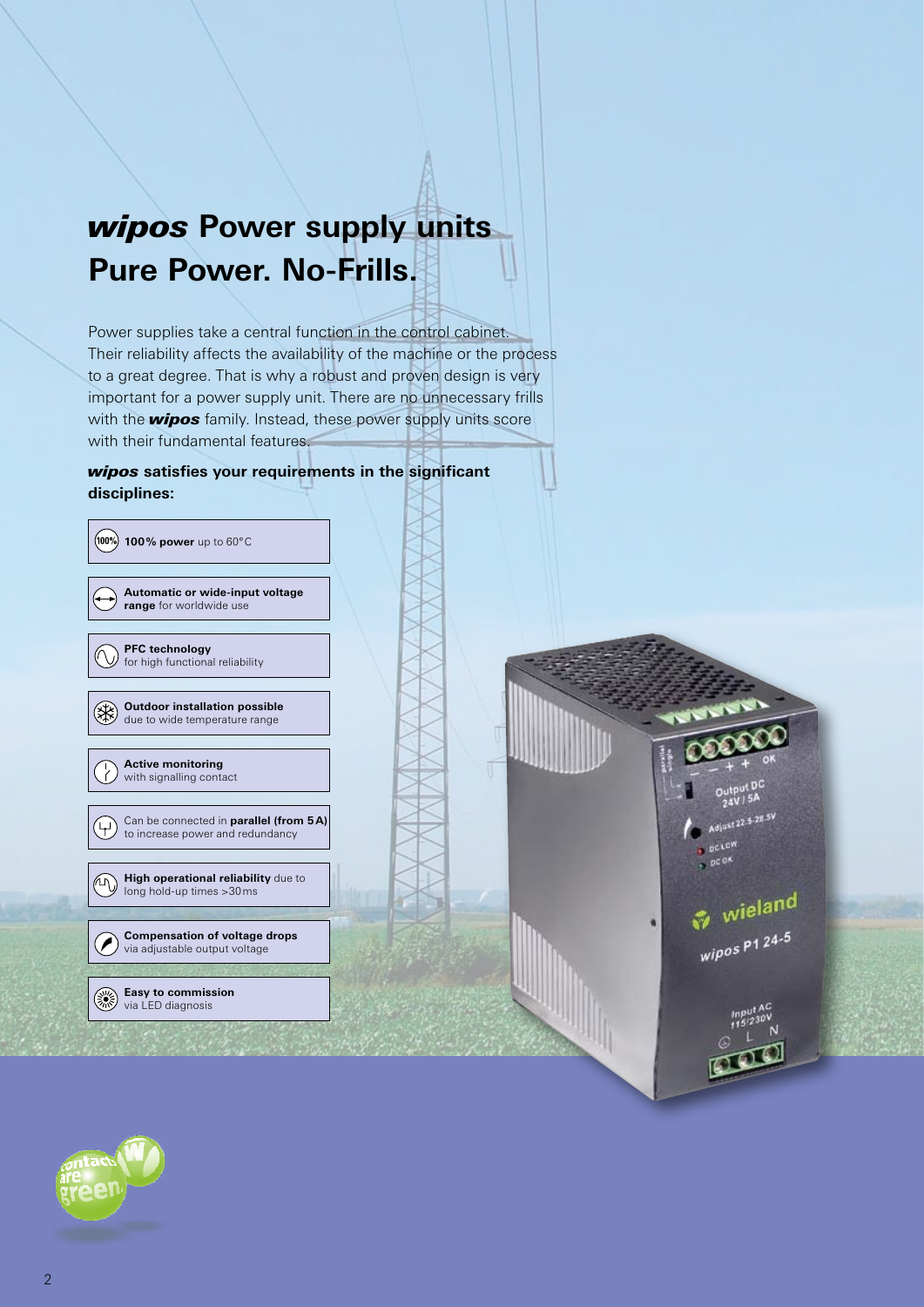### wipos **Modules**

| Power supply wipos | Type                                 | Part No.                             | Part No.                                                    |
|--------------------|--------------------------------------|--------------------------------------|-------------------------------------------------------------|
| P1 24-1.25         | wipos P1 24-1.25                     | 81.000.6110.0                        |                                                             |
|                    | wipos P1 24-2.5                      |                                      | 81.000.6120.0                                               |
| P1 24-2.5          |                                      |                                      |                                                             |
|                    | <b>Technical data</b>                |                                      |                                                             |
|                    | Input voltage                        | 85-264V AC. 90-375V DC               | 85-264 V AC, 90-375 V DC                                    |
|                    | <b>PFC</b>                           | not necessary                        | not necessary                                               |
|                    | Hold up time                         | >30 ms at 230 V                      | >30ms at 230V                                               |
|                    | Output voltage                       | $24 - 28V$                           | $24 - 28V$                                                  |
|                    | Output current<br>Parallel operation | 1.25A<br>no                          | 2.5A                                                        |
|                    | In series connectable                | yes                                  | no<br>yes                                                   |
|                    | Temperature range                    | $-25 - +71$ °C                       | $-25 - +71$ °C                                              |
|                    | Derating                             | $>60^{\circ}$ C                      | $>60^{\circ}$ C                                             |
|                    | Signaling contact                    | yes                                  | yes                                                         |
|                    | <b>Dimensions WxHxD</b>              | 43.5×88.5×114                        | 43.5×88.5×114                                               |
|                    | Weight                               | 290q                                 | 360q                                                        |
|                    | Type of connectors                   | screw terminal                       | screw terminal                                              |
|                    | Connector size                       | $0.2 - 2.5$ mm <sup>2</sup>          | $0.2 - 2.5$ mm <sup>2</sup>                                 |
|                    | Efficiency                           | $83 - 86\%$                          | $86 - 89%$                                                  |
|                    | Approvals                            |                                      | CE, cULus, UL 1310 Class 2 CE, cULus, UL 1310 Class 2       |
|                    |                                      |                                      |                                                             |
|                    |                                      |                                      |                                                             |
|                    | Type                                 | Part No.                             | Part No.                                                    |
| Power supply wipos |                                      |                                      |                                                             |
| P1 24-3.8          | wipos P1 24-3.8                      | 81.000.6135.0                        |                                                             |
| P1 24-5            | wipos P1 24-5                        |                                      | 81.000.6130.0                                               |
|                    | <b>Technical data</b>                |                                      |                                                             |
|                    | Input voltage                        | 115/230 V AC auto, 210 - 375 V DC    | 115/230V AC auto, 210 - 375 V DC                            |
|                    | <b>PFC</b>                           | yes                                  | yes                                                         |
|                    | Hold up time                         | >30 ms at 230 V                      | >30ms at 230V                                               |
|                    | Output voltage                       | $22.5 - 24.5V$                       | $22.5 - 28.5V$                                              |
|                    | Output current                       | 3.8A                                 | 5A                                                          |
|                    | Parallel operation                   | no                                   | yes (up to 3)                                               |
|                    | In series connectable                | yes                                  | yes                                                         |
|                    | Temperature range                    | $-25 - +71$ °C                       | $-25 - +71$ °C                                              |
|                    | Derating                             | $>60^{\circ}$ C                      | $>60^{\circ}$ C                                             |
|                    | Signaling contact                    | yes                                  | yes                                                         |
|                    | <b>Dimensions WxHxD</b>              | 63.2×123.6×123.6                     | 63.2×123.6×123.6                                            |
|                    | Weight                               | 920q                                 | 920q                                                        |
|                    | Type of connectors                   | screw terminal                       | screw terminal                                              |
|                    | Connector size                       | $0.5 - 6$ mm <sup>2</sup>            | $0.5 - 6$ mm <sup>2</sup>                                   |
|                    | Efficiency                           | $83 - 85\%$                          | $84 - 86\%$                                                 |
|                    | Approvals                            | CE, cULus, UL 1310 Class 2 CE, cULus |                                                             |
|                    |                                      |                                      |                                                             |
|                    |                                      |                                      |                                                             |
| Power supply wipos | Type                                 | Part No.                             | Part No.                                                    |
| P1 24-10           | wipos P1 24-10                       | 81.000.6140.0                        |                                                             |
|                    | wipos P1 24-20                       |                                      | 81.000.6150.0                                               |
| P1 24-20           |                                      |                                      |                                                             |
|                    | <b>Technical data</b>                |                                      |                                                             |
|                    | Input voltage                        |                                      | 115/230V AC auto, 210-375V DC 115/230V AC auto, 120-370V DC |
|                    | <b>PFC</b>                           | yes                                  | yes                                                         |
|                    | Hold up time                         | >30 ms at 230 V                      | >30 ms at 230 V                                             |
|                    | Output voltage                       | $22.5 - 28.5V$                       | $22.5 - 28.5V$                                              |
|                    | Output current                       | 10A                                  | 20A                                                         |
|                    | Parallel operation                   | yes (up to 3)                        | yes (up to 3)                                               |
|                    | In series connectable                | yes                                  | <b>yes</b>                                                  |
|                    | Temperature range                    | $-25 - +71$ °C                       | $-25 - +71$ °C                                              |
|                    | Derating                             | $>60^{\circ}$ C                      | $>55^{\circ}$ C                                             |
|                    | Signaling contact                    | yes                                  | yes                                                         |
|                    | Dimensions WxHxD                     | 83x123.6x123.6                       | 175x123.6x123.6                                             |
|                    | Weight                               | 1300g                                | 1920g                                                       |
|                    | Type of connectors                   | screw terminal                       | screw terminal                                              |
|                    | Connector size                       | $0.5 - 6$ mm <sup>2</sup>            | $0.5 - 6$ mm <sup>2</sup>                                   |
|                    | Efficiency                           | $87 - 89\%$                          | $86 - 89%$                                                  |
|                    | Approvals                            | CE, cULus                            | CE, cULus                                                   |

**Please ask also for our 3-phase modules.**